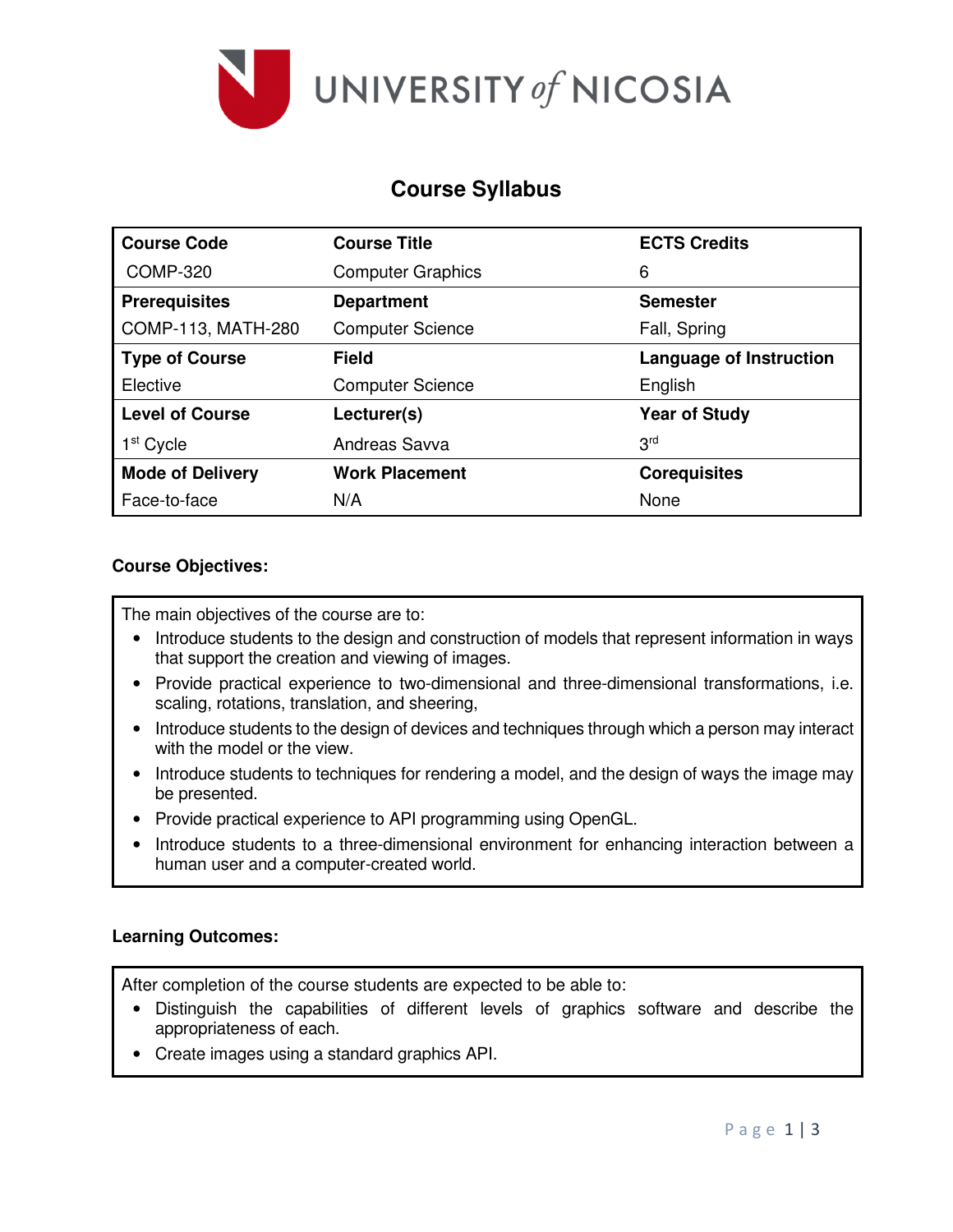

- Use the facilities provided by a standard API to express basic transformations such as scaling, rotation, translation, and sheering.
- Describe the appropriateness of graphics architecture for given applications.
- Explain the function of different input devises.
- Compare and contrast the techniques of raster graphics and vector graphics.
- Use current hardware and software for creating and displaying graphics.
- Create simple polyhedral models by surface tessellation.
- Construct CSG models from simple primitives, such as cubes and quadric surfaces.
- Generate a mesh representation from an implicit surface.
- Explain the operation of Bresenham algorithm for rendering a line or pixel-based display.
- Demonstrate rendering techniques by creating an image using API.
- Describe how a graphics image has been created.

#### **Course Content:**

- 1. Introduction to Computer Graphics and OpenGL.
- 2. 2D and 3D Geometric Transformations
- 3. Viewing and Projections
- 4. Hidden Surface Removal
- 5. Lighting and Shading
- 6. Color, Texture Mapping
- 7. Geometric Modeling Curves and Surfaces
- 8. Subdivision surfaces
- 9. Radiosity

#### **Learning Activities and Teaching Methods:**

Lectures, In-Class Exercises, Computer Lab Projects

#### **Assessment Methods:**

Homework, Projects, Mid-Term, Final Exam